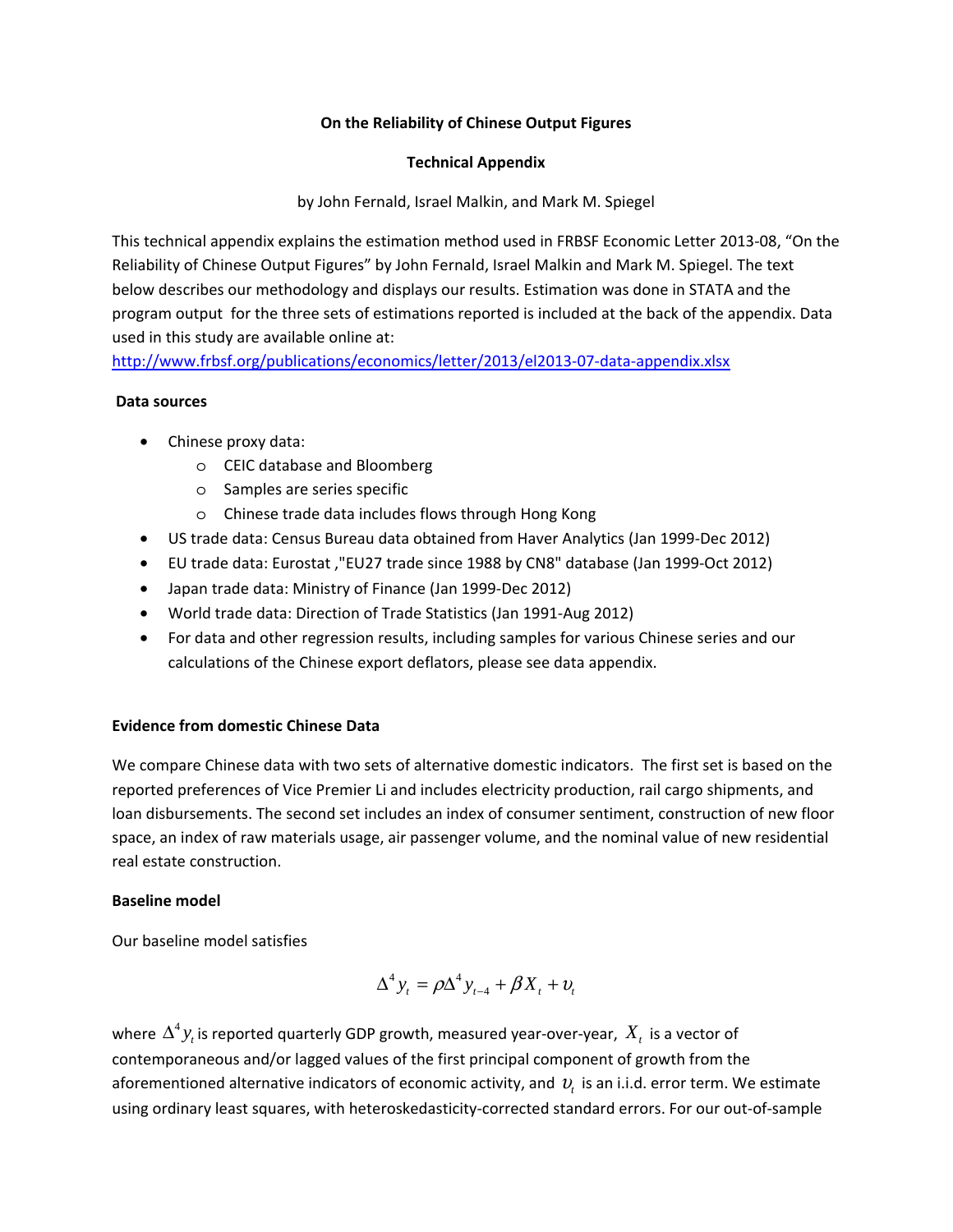exercises, we truncate the sample at 2009 Q3 and then use the point estimates of our specification to predict through 2012:Q4.

| Dependent Variable: Year-over-Year Growth in Chinese GDP |           |              |  |  |  |  |  |  |
|----------------------------------------------------------|-----------|--------------|--|--|--|--|--|--|
|                                                          | Li        | <b>Broad</b> |  |  |  |  |  |  |
| 4th lag of China GDP Growth                              | $0.61***$ | $0.61***$    |  |  |  |  |  |  |
|                                                          | (0.13)    | (0.15)       |  |  |  |  |  |  |
| 1st prinicpal component of alt. indicators               | $1.24***$ | $1.06***$    |  |  |  |  |  |  |
|                                                          | (0.21)    | (0.28)       |  |  |  |  |  |  |
| Constant                                                 | $3.84***$ | $4.01***$    |  |  |  |  |  |  |
|                                                          | (1.17)    | (1.42)       |  |  |  |  |  |  |
| Obs                                                      | 36        | 36           |  |  |  |  |  |  |
| $R^2$                                                    | 0.57      | 0.47         |  |  |  |  |  |  |
| Prediction:                                              |           |              |  |  |  |  |  |  |
| Mean Forecast error                                      | $-0.06$   | $-0.59$      |  |  |  |  |  |  |
| RMSE in sample                                           | 1.52      | 1.7          |  |  |  |  |  |  |
| RMSE out-of-sample                                       | 0.85      | 1.65         |  |  |  |  |  |  |

Our fitted results are shown in the following tables

Note: Robust standard errors in parentheses. Significance at 1 percent level = \*\*\*; 5 percent level = \*\*; 10 percent level =. Estimation period is 2000Q4-2009Q3. Out-of-sample root mean squared error (RMSE) is calculated from 2009Q4-2012Q4.

### **Consistency with Data Reported Outside China**

Our methodology using the externally-reported Trio and World data is similar. We use the above equation, fitted to the first principal component of export and import data vis-à-vis China as reported by the International Monetary Fund in the case of the world trade series, and the individual country and region reported data for the TRIO set of the US, Japan, and the EU. We then again conduct our out-ofsample specifications using our fitted point estimates.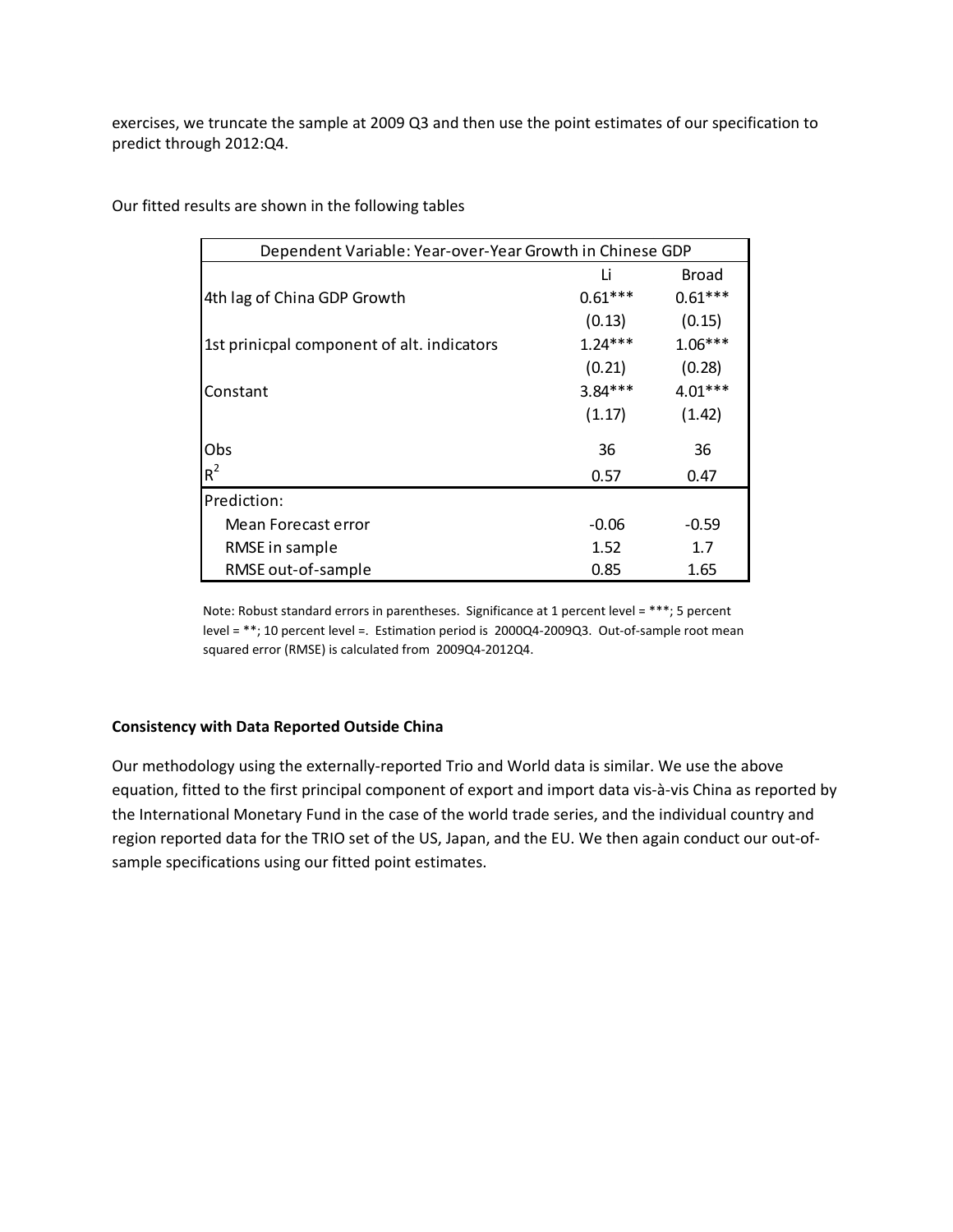| Dependent Variable: Year-over-Year Growth in Chinese GDP |           |           |  |  |  |  |  |
|----------------------------------------------------------|-----------|-----------|--|--|--|--|--|
|                                                          | Trio      | World     |  |  |  |  |  |
| 4th lag of China GDP Growth                              | $0.70***$ | $0.63***$ |  |  |  |  |  |
|                                                          | (0.16)    | (0.16)    |  |  |  |  |  |
| 1st prinicpal component of trade flows                   | $0.84***$ | $0.74***$ |  |  |  |  |  |
|                                                          | (0.21)    | (0.17)    |  |  |  |  |  |
| Constant                                                 | $2.98***$ | $3.62***$ |  |  |  |  |  |
|                                                          | (1.41)    | (1.44)    |  |  |  |  |  |
| Obs                                                      | 36        | 36        |  |  |  |  |  |
| $R^2$                                                    | 0.5       | 0.49      |  |  |  |  |  |
| Prediction:                                              |           |           |  |  |  |  |  |
| Mean Forecast error                                      | O         | $-0.16$   |  |  |  |  |  |
| RMSE in sample                                           | 1.65      | 1.67      |  |  |  |  |  |
| RMSE out-of-sample                                       | 1.73      | 1.72      |  |  |  |  |  |

Note: Robust standard errors in parentheses. Significance at 1 percent level = \*\*\*; 5 percent level = \*\*; 10 percent level = \*. Estimation period is 2000Q4-2009Q3. Out-of-sample root mean squared error (RMSE) is calculated from 2009Q3-2012Q4 for the Trio group, and 2009Q3-2012Q3 for the World group.

Finally, we use the same methodology for industrial production (IP) growth using the Trio and World import and export data. Our results satisfy:

| Dependent Variable: Year-over-Year Growth in Chinese IP |           |           |  |  |  |  |  |
|---------------------------------------------------------|-----------|-----------|--|--|--|--|--|
|                                                         | Trio      | World     |  |  |  |  |  |
| 12th lag of China IP Growth                             | $0.44***$ | $0.38***$ |  |  |  |  |  |
|                                                         | (0.05)    | (0.06)    |  |  |  |  |  |
| 1st prinicpal component of trade flows                  | $2.54***$ | $2.55***$ |  |  |  |  |  |
|                                                         | (0.24)    | (0.26)    |  |  |  |  |  |
| Constant                                                | $7.81***$ | $8.36***$ |  |  |  |  |  |
|                                                         | (0.74)    | (0.74)    |  |  |  |  |  |
| Obs                                                     | 117       | 117       |  |  |  |  |  |
| $R^2$                                                   | 0.63      | 0.64      |  |  |  |  |  |
| Prediction:                                             |           |           |  |  |  |  |  |
| Mean Forecast error                                     | 0.1       | $-0.05$   |  |  |  |  |  |
| RMSE in sample                                          | 2.2       | 2.16      |  |  |  |  |  |
| RMSE out-of-sample                                      | 3.3       | 3.65      |  |  |  |  |  |

Note: Robust standard errors in parentheses. Significance at 1 percent level = \*\*\*; 5 percent level = \*\*; 10 percent level =. Estimation period is 2000M1-2009M9. Out-of-sample root mean squared error (RMSE) is calculated from 2009M10-2012M12 for the Trio group, and 2009M10- 2012M9 for the World group.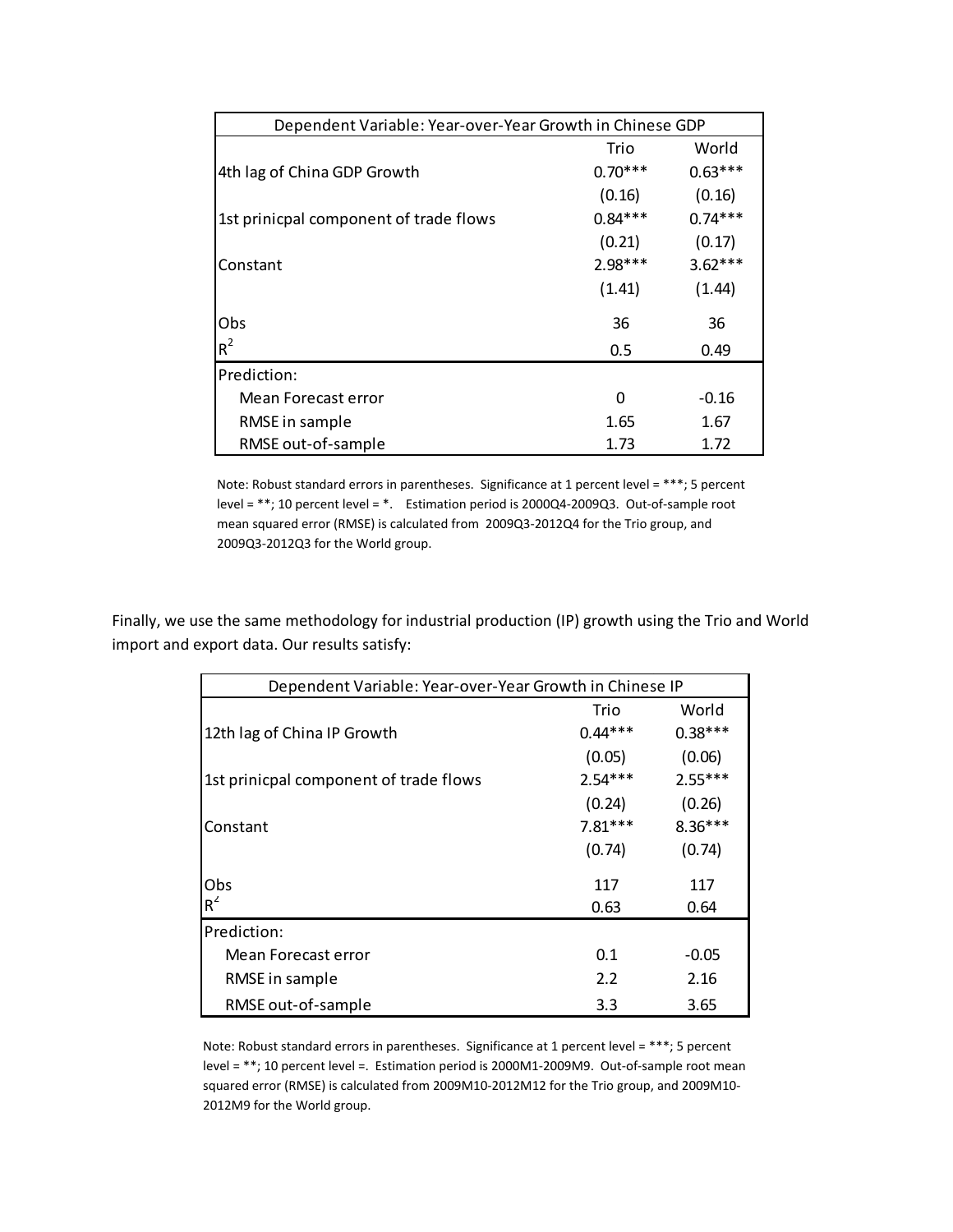The STATA output from the regression results is presented below

### **Evidence from domestic Chinese Data**

#### Regression with Li PC

| Linear regression                           |                                  |                                  |                      |                         | Number of $obs =$<br>$33) =$<br>F(2,<br>$Prob$ > $F$<br>R-squared<br>Root MSE | 36<br>23.96<br>0.0000<br>$=$<br>0.5711<br>$=$<br>$= 1.5276$ |
|---------------------------------------------|----------------------------------|----------------------------------|----------------------|-------------------------|-------------------------------------------------------------------------------|-------------------------------------------------------------|
| RGDP                                        | Coef.                            | Robust<br>Std. Err.              | t.                   | P>ltl                   | [95% Conf. Interval]                                                          |                                                             |
| RGDP<br>$L4.$ $\blacksquare$<br>pca<br>cons | .6069279<br>1.241588<br>3.838885 | .1275011<br>.2093855<br>1.167681 | 4.76<br>5.93<br>3.29 | 0.000<br>0.000<br>0.002 | .3475249<br>.8155896<br>1.463221                                              | .8663309<br>1.667586<br>6.214549                            |

Regression Sample: 2000Q4-2009Q3 Forecast: 2009Q4-2012Q4

| <b>Regression with Broad PC</b> |          |                 |      |       |                      |                  |
|---------------------------------|----------|-----------------|------|-------|----------------------|------------------|
| Linear regression               |          |                 |      |       | Number of $obs =$    | 36               |
|                                 |          |                 |      |       | F(2,                 | $33) =$<br>12.64 |
|                                 |          |                 |      |       | $Prob$ > $F$         | 0.0001<br>$=$    |
|                                 |          |                 |      |       | R-squared            | 0.4707<br>$=$    |
|                                 |          |                 |      |       | Root MSE             | 1.697<br>$=$     |
|                                 |          |                 |      |       |                      |                  |
|                                 |          | Robust          |      |       |                      |                  |
| RGDP                            |          | Coef. Std. Err. | セー   | P>iti | [95% Conf. Interval] |                  |
| RGDP                            |          |                 |      |       |                      |                  |
| $L4.$                           | .6104606 | .1539807        | 3.96 | 0.000 | .2971845             | .9237366         |
|                                 |          |                 |      |       |                      |                  |
| $pca$                           | 1.064067 | .2785852        | 3.82 | 0.001 | .4972815             | 1.630853         |
| cons                            | 4.006627 | 1.417933        | 2.83 | 0.008 | 1.121821             | 6.891433         |
|                                 |          |                 |      |       |                      |                  |

Regression Sample: 2000Q4-2009Q4 Forecast: 2009Q4-2012Q4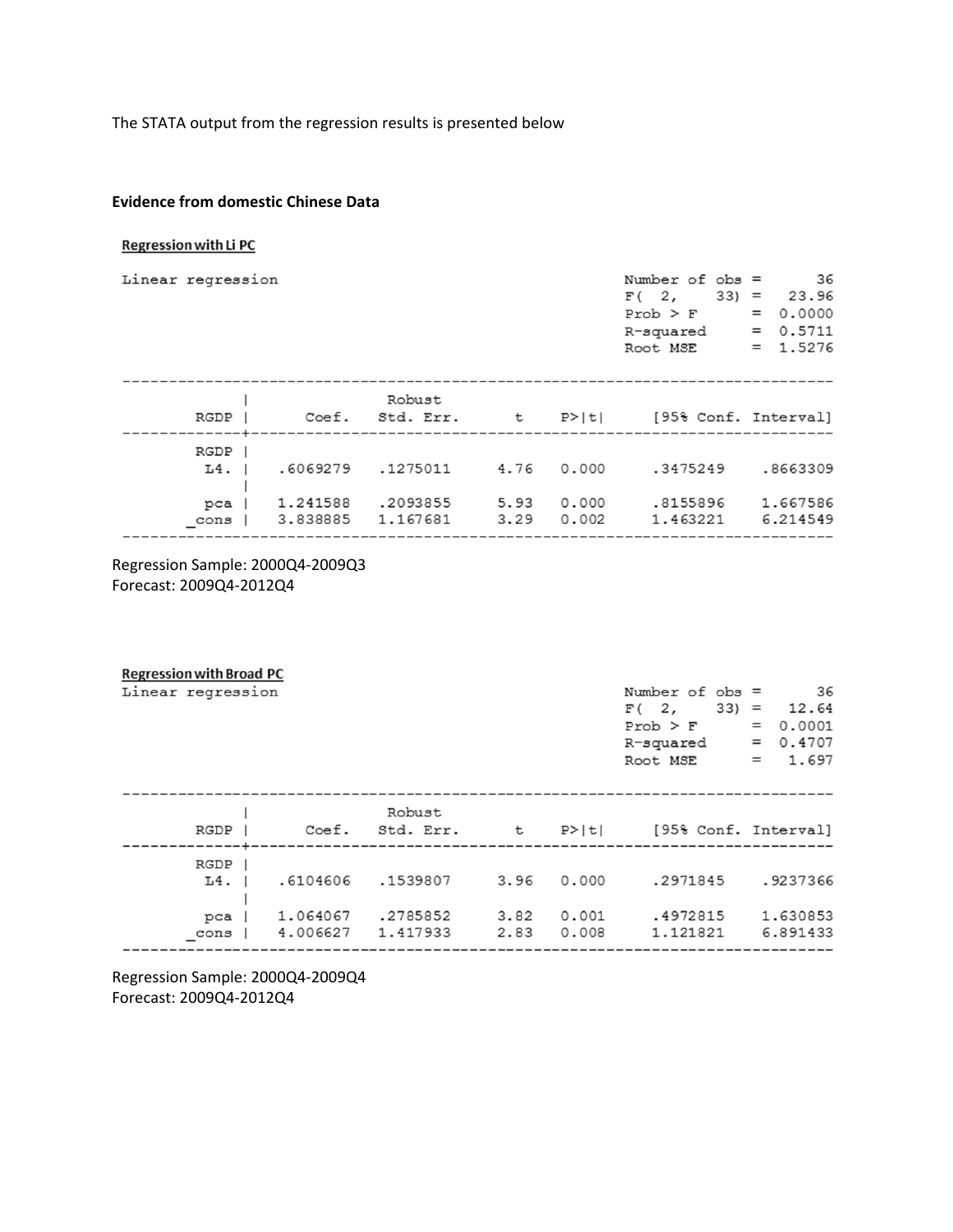## **Consistency with Data Reported Outside China**

# Regression with Trio group (US, EU, Japan)

| Linear regression |                                |                      |                           |              |                | Number of $obs =$<br>F(2,<br>$Prob$ > $F$<br>R-squared<br>Root MSE | -36<br>$33) = 16.92$<br>0.0000<br>$=$<br>0.4978<br>$=$<br>1.653<br>$=$ |
|-------------------|--------------------------------|----------------------|---------------------------|--------------|----------------|--------------------------------------------------------------------|------------------------------------------------------------------------|
|                   | RGDP                           |                      | Robust<br>Coef. Std. Err. | t            | P>iti          | [95% Conf. Interval]                                               |                                                                        |
|                   | RGDP  <br>$L4.$ $\blacksquare$ | .6993734             | .1561529                  | 4.48         | 0.000          | .3816779                                                           | 1,017069                                                               |
|                   | Trio_pca  <br>cons             | .8417955<br>2.979949 | .1816196<br>1.410319      | 4.63<br>2.11 | 0.000<br>0.042 | .4722876<br>.1106331                                               | 1.211303<br>5.849265                                                   |

Regression Sample: 2000Q4-2009Q3 Forecast: 2009Q4-2012Q4

# **Regression with World aggregate**

| Linear regression    |          |                 |      |       | Number of $obs =$<br>F(2,<br>$Prob$ > $F$<br>R-squared<br>Root MSE | 36<br>$33 = 14.33$<br>$= 0.0000$<br>$= 0.4857$<br>$= 1.6728$ |
|----------------------|----------|-----------------|------|-------|--------------------------------------------------------------------|--------------------------------------------------------------|
|                      |          |                 |      |       |                                                                    |                                                              |
|                      |          | Robust          |      |       |                                                                    |                                                              |
| RGDP                 |          | Coef. Std. Err. |      |       | t P> t  [95% Conf. Interval]                                       |                                                              |
|                      |          |                 |      |       |                                                                    |                                                              |
| RGDP                 |          |                 |      |       |                                                                    |                                                              |
| $L4.$ $\blacksquare$ | .6345891 | .1593951        | 3.98 | 0.000 | .3102973                                                           | .9588808                                                     |
|                      |          |                 |      |       |                                                                    |                                                              |
| World_pca            | .7413288 | .1726745        | 4.29 | 0.000 | .3900198                                                           | 1.092638                                                     |
| cons                 | 3.619597 | 1.436988        | 2.52 | 0.017 | .6960239                                                           | 6.54317                                                      |
|                      |          |                 |      |       |                                                                    |                                                              |

Regression Sample: 2000Q4-2009Q3 Forecast: 2009Q4-2012Q3